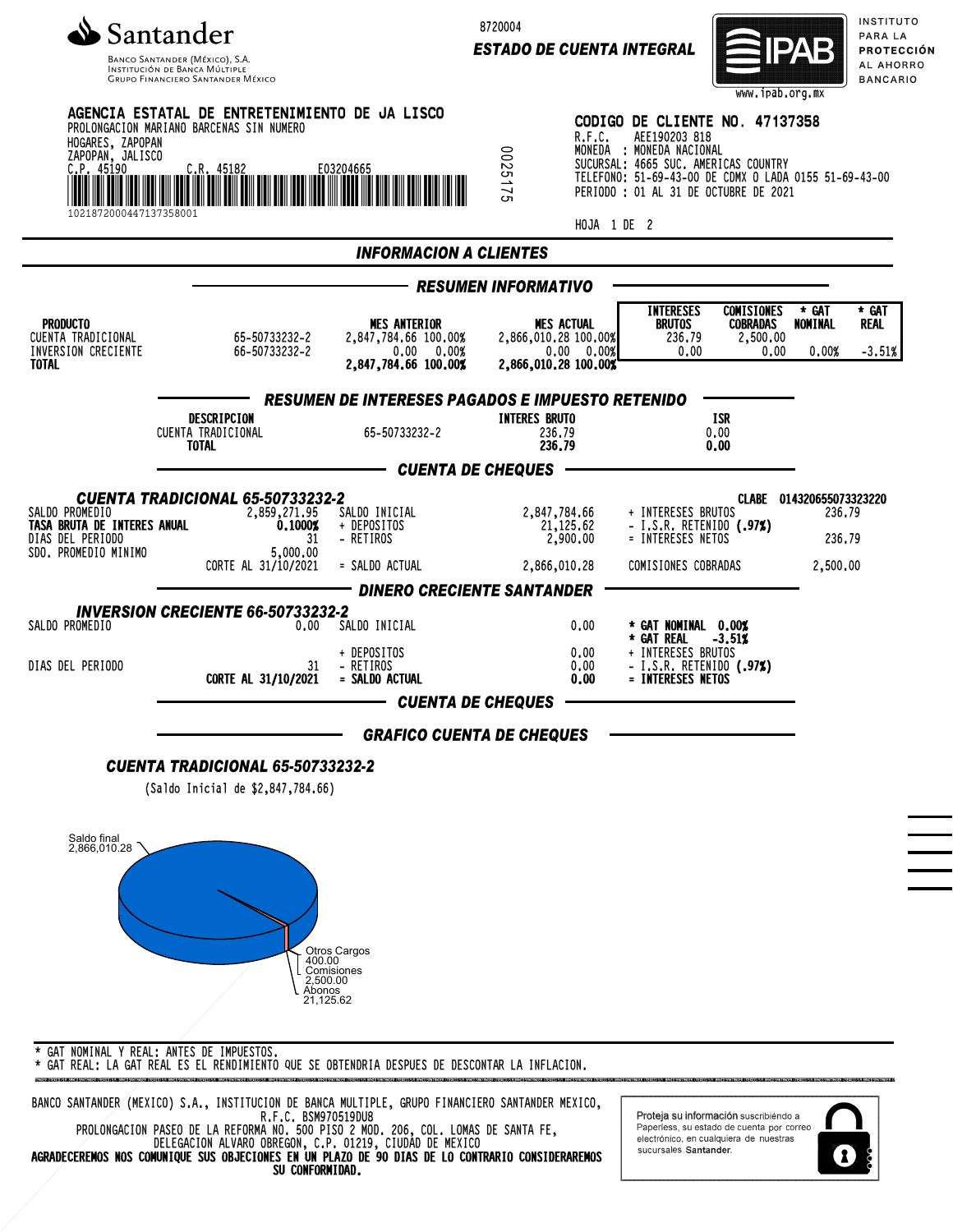

**BANCO SANTANDER (MÉXICO), S.A. INSTITUCIÓN DE BANCA MÚLTIPLE**<br>INSTITUCIÓN DE BANCA MÚLTIPLE<br>GRUPO FINANCIERO SANTANDER MÉXICO 8720004

## *ESTADO DE CUENTA INTEGRAL*

|                                                                                                                                            |                               |                                                                                                                       | DETALLE DE MOVIMIENTOS CUENTA DE CHEQUES                                                        |                  |                                                     |                                              |
|--------------------------------------------------------------------------------------------------------------------------------------------|-------------------------------|-----------------------------------------------------------------------------------------------------------------------|-------------------------------------------------------------------------------------------------|------------------|-----------------------------------------------------|----------------------------------------------|
| <b>FECHA</b><br>30-SEP-2021                                                                                                                | <b>FOLIO</b>                  | CUENTA TRADICIONAL 65-50733232-2<br>DESCRIPCION<br>SALDO FINAL DEL PERIODO ANTERIOR                                   |                                                                                                 | <b>DEPOSITOS</b> | <b>RETIROS</b>                                      | CLABE 014320655073323220<br><b>SALDO</b>     |
| 01-0CT-2021<br>01-0CT-2021<br>01-0CT-2021                                                                                                  | 0000000<br>0000000<br>0000000 | COM MEMBRESIA PAQ TRANSACC 2 SEP 2021<br>I V A SEP 2021                                                               | ABO POR INTERESES DEL PERIODO 01-09-2021 AL 30-09-2021                                          | 236.79           | 2,500.00<br>400.00                                  | 2,847,784.66<br>2,848,021.45<br>2,845,521.45 |
| 11-0CT-2021                                                                                                                                | 9493883                       | ABONO TRANSFERENCIA SPEI HORA 09:35:28<br>RECIBIDO DE BBVA BANCOMER<br>DE LA CUENTA 012180001983581333<br>REF 0672393 | DEL CLIENTE OPERADORA DE SITES M EXICANOS SA DE CV<br>CLAVE DE RASTREO 002601002110110000449915 | 20,888.83        |                                                     | 2,845,121.45<br>2,866,010.28                 |
|                                                                                                                                            |                               | CONCEPTO F-809<br>RFC 0SM150106MM9<br><b>TOTAL</b>                                                                    |                                                                                                 | 21,125.62        | 2,900,00                                            | 2,866,010.28                                 |
|                                                                                                                                            |                               |                                                                                                                       | DETALLE DE MOVIMIENTOS DINERO CRECIENTE SANTANDER                                               |                  |                                                     |                                              |
|                                                                                                                                            |                               |                                                                                                                       |                                                                                                 |                  |                                                     |                                              |
| <b>INVERSION CRECIENTE 66-50733232-2</b><br><b>FECHA</b><br><b>FOLIO</b><br>DESCRIPCION<br>SALDO FINAL DEL PERIODO ANTERIOR<br>30-SEP-2021 |                               |                                                                                                                       |                                                                                                 | <b>DEPOSITOS</b> | <b>RETIROS</b>                                      | SALDO<br>0.00                                |
|                                                                                                                                            |                               | <b>TOTAL</b>                                                                                                          |                                                                                                 |                  | 0.00                                                | 0.00                                         |
|                                                                                                                                            |                               |                                                                                                                       | <b>INFORMACION FISCAL</b>                                                                       |                  |                                                     |                                              |
|                                                                                                                                            | <b>UUID DEL TIMBRADO</b>      | D8B428F3-2D2C-4ABA-878E-D6BF5C530C89                                                                                  | NUM. DE CERTIFICADO DEL EMISOR<br>00001000000504535458                                          |                  | NUM. DE CERTIFICADO DEL SAT<br>00001000000505211329 |                                              |
| <b>FOLIO INTERNO :</b>                                                                                                                     |                               |                                                                                                                       | 65507332322                                                                                     |                  |                                                     |                                              |
| <b>FECHA Y HORA DE EXPEDICION :</b><br>FECHA Y HORA DE CERTIFICACION :                                                                     |                               |                                                                                                                       | 2021-10-30T17:23:25<br>2021-10-30T17:23:27                                                      |                  |                                                     |                                              |
| REGIMEN FISCAL DEL EMISOR :                                                                                                                |                               |                                                                                                                       | 601 - GENERAL DE LEY PERSONAS MORALES                                                           |                  |                                                     |                                              |
| LUGAR DE EXPEDICION DEL COMPROBANTE :<br>UNIDAD DE MEDIDA :                                                                                |                               |                                                                                                                       | 01219 - CIUDAD DE MEXICO<br>E48 - UNIDAD DE SERVICIO                                            |                  |                                                     |                                              |
| <b>METODO DE PAGO :</b>                                                                                                                    |                               |                                                                                                                       | PUE - PAGO EN UNA SOLA EXHIBICION.<br><b>INGRESO</b>                                            |                  |                                                     |                                              |
| TIPO DE COMPROBANTE :                                                                                                                      |                               |                                                                                                                       |                                                                                                 |                  |                                                     |                                              |
|                                                                                                                                            |                               |                                                                                                                       |                                                                                                 |                  |                                                     |                                              |

### SELLO DIGITAL DEL EMISOR

dVPX9XANMNA8N1X0D0YdDJNZYQGFDVNLV3IXOWQdDId+KSPIF/DKAFGNZ/FFddO/1dXSWZLD8KXH+N9IYWOXaFqMD9Aj4qyFqSwV+KZZEdjCqyZUUNKeVHUpPyKNAIqA+rpjFGCY09VNMWCK8 X+F+mSJb+8M+iksqja38VOGY08ecsUSr40Ae5QdLEC8yJoe7qRFgO2DZm0QD6LIlcGIvSgwetCVieKIvOA16uuWZYTnW+RV+a9xR549YEc2FZhn+aT/meBw5IH7fzBTN7LsbbAuLdQgBElHNn sO6YcNKo75FiG0BMKGjhJQjCLlMoD6vYB7kruKspWZGbO0aG9fiw==

#### SELLO DIGITAL DEL SAT

UVDHNKI4IMOeVD8WpMWUlTMWGWWD+K4CF0DX3O3R9VNM+NWNPALUVRCYNPNIISVIRODFV1O4TU+ITMCaN1YZENEHN/KMDN4WNDANNaVVUWYIaTp3pEH3+JHH+tgyKX9KJUYGLSZCQRYgN0uQI /YOccaT4/BE8U0wOEPvdyxCEH73Z0X+F2+tRUF6sgNoN2BoNtz+jTgKtgb5MggRw1PLodAgOihO5ono6eeRMhs3PFIRp4v5igmqMra3ISKVujb4lgdv6qB3ihgm/hp8D8OWf11L4dkFi5Tg3O K0QY1mEsnAttGGOC4MDF12SXem1NSITVbBnQB70Rhm0i4+VHb2tw==

CADENA ORIGINAL DEL COMPLEMENTO DE CERTIFICACION DEL SAT<br>||1.1|D8B428F3-2D2C-4ABA-878E-D6BF5C530C89|2021-10-30T17:23:27|INT020124V62|dOPx9xXhmnA8h1x6b6YaBJnZyQgFb0hLV3IxoWQaBTd+KSpiF/BKArgnz7Ffaao71dxSw ||1.1|D8B428F3-2D2C-4ABA-878E-D6BF5C530C89|2021-10-30T17:23:27|INT020124V62|d0Px9xXhmnA8h1x6b6YaBJnZyQgFb0hLV3IxoWQaBTd+KSpiF/BKArgnz7Ffaao71dxSw zLb8RxH+h9IyWoxaFqmb9Aj4qyFqSw0+K2ZEdjCqyZOuNkevHupPyknXlqX+rpjFGCY69VhmWCR8X+F+mSJb+8M+iksqja38VOGY08ecsUSr40Ae5QdLEC8yJoe7qRFgO2DZm0QD6LIlcGIvS gwetCVieKIvOA16uuWZYTnW+RV+a9xR549YEc2FZhn+aT/meBw5IH7fzBTN7LsbbAuLdQgBElHNnsO6YcNKo75FiG0BMKGjhJQjCLlMoD6vYB7kruKspWZGbO0aG9fiw==|00001000000505 211329||

## ESTE DOCUMENTO ES UNA REPRESENTACIÓN IMPRESA DE UN CFDI PAGO EN UNA SOLA EXHIBICION